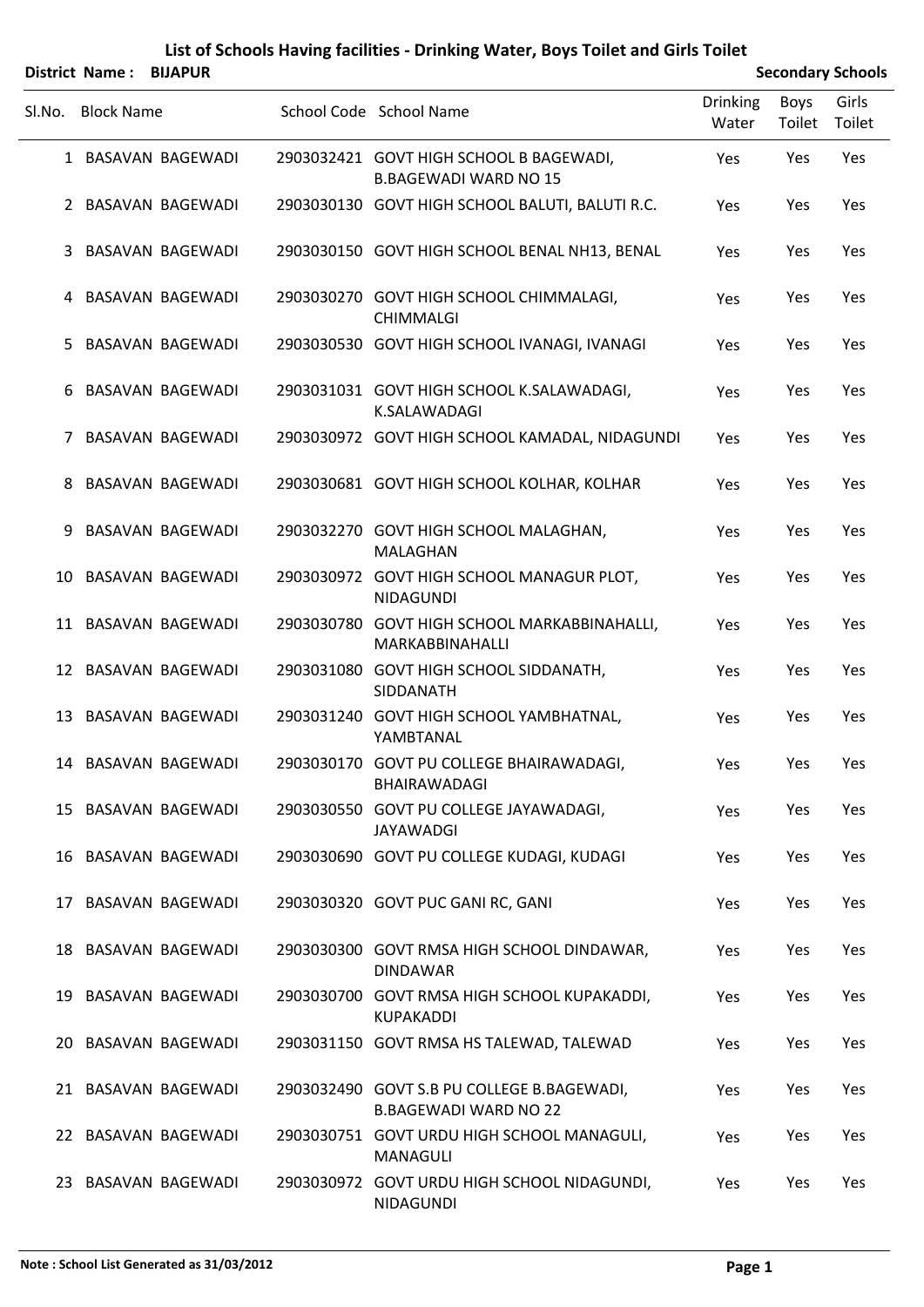|        | District Name:          | <b>BIJAPUR</b> |                                                                 |                          |                | <b>Secondary Schools</b> |
|--------|-------------------------|----------------|-----------------------------------------------------------------|--------------------------|----------------|--------------------------|
| SI.No. | <b>Block Name</b>       |                | School Code School Name                                         | <b>Drinking</b><br>Water | Boys<br>Toilet | Girls<br>Toilet          |
|        | 24 BIJAPUR RURAL        |                | 2903050050 GOVT HIGH SCHOOL ANKALAGI, ANKALAGI                  | Yes                      | Yes            | Yes                      |
|        | 25 BIJAPUR RURAL        |                | 2903050063 GOVT HIGH SCHOOL ARAKERI, ARAKERI                    | Yes                      | Yes            | Yes                      |
|        | 26 BIJAPUR RURAL        |                | 2903050101 GOVT HIGH SCHOOL BABANAGAR,<br><b>BABANAGAR</b>      | Yes                      | Yes            | Yes                      |
|        | 27 BIJAPUR RURAL        |                | 2903050170 GOVT HIGH SCHOOL BURANAPUR,<br><b>BURANAPUR</b>      | Yes                      | Yes            | Yes                      |
|        | 28 BIJAPUR RURAL        |                | 2903050270 GOVT HIGH SCHOOL DYABERI, DYABERI                    | Yes                      | Yes            | Yes                      |
| 29     | <b>BIJAPUR RURAL</b>    |                | 2903050450 GOVT HIGH SCHOOL HUBANUR, HUBANUR                    | Yes                      | Yes            | Yes                      |
|        | <b>30 BIJAPUR RURAL</b> |                | 2903050511 GOVT HIGH SCHOOL JAMBAGI A, JAMBGI (A)               | <b>Yes</b>               | Yes            | Yes                      |
|        | 31 BIJAPUR RURAL        |                | 2903050530 GOVT HIGH SCHOOL JUMANAL, JUMNAL                     | Yes                      | Yes            | Yes                      |
|        | 32 BIJAPUR RURAL        |                | 2903050552 GOVT HIGH SCHOOL KAKHANDAKI,<br><b>KAKHANDKI</b>     | Yes                      | Yes            | Yes                      |
|        | 33 BIJAPUR RURAL        |                | 2903050570 GOVT HIGH SCHOOL KAMBAGI, KAMBAGI                    | Yes                      | Yes            | Yes                      |
|        | <b>34 BIJAPUR RURAL</b> |                | 2903050600 GOVT HIGH SCHOOL KANAMUCHANAL,<br>KANAMUCHNAL        | Yes                      | Yes            | Yes                      |
|        | 35 BIJAPUR RURAL        |                | 2903050630 GOVT HIGH SCHOOL KARAJOL, KARJOL                     | Yes                      | Yes            | Yes                      |
|        | <b>36 BIJAPUR RURAL</b> |                | 2903050890 GOVT HIGH SCHOOL SAVANALLI, SAVANALLI                | Yes                      | Yes            | Yes                      |
|        | 37 BIJAPUR RURAL        |                | 2903050941 GOVT HIGH SCHOOL SIDDAPUR K, SIDDAPUR                | Yes                      | Yes            | Yes                      |
|        | <b>38 BIJAPUR RURAL</b> |                | 2903050980 GOVT HIGH SCHOOL TAKKALAKI, TAKKALKI                 | Yes                      | Yes            | Yes                      |
|        | <b>39 BIJAPUR RURAL</b> |                | 2903051070 GOVT HIGH SCHOOL YAKKUNDI, YAKKUNDI                  | Yes                      | Yes            | Yes                      |
|        | <b>40 BIJAPUR RURAL</b> |                | 2903050070 GOVT PU COLLEGE ARJUNAGI, ARJUNAGI                   | Yes                      | Yes            | Yes                      |
|        | 41 BIJAPUR RURAL        |                | 2903050831 GOVT PU COLLEGE NAGATHAN, NAGATHAN                   | Yes                      | Yes            | Yes                      |
|        | <b>42 BIJAPUR RURAL</b> |                | 2903050111 GOVT RMSA HS BARATAGI, BHARATGI                      | Yes                      | Yes            | Yes                      |
|        | 43 BIJAPUR RURAL        |                | 2903050190 GOVT RMSA HS KRISHNA NAGAR, CHIKK<br><b>GALAGALI</b> | Yes                      | Yes            | Yes                      |
|        | <b>44 BIJAPUR RURAL</b> |                | 2903050720 GOVT RMSA HS KUMATHE, KUMATHE                        | Yes                      | Yes            | Yes                      |
|        | 45 BIJAPUR RURAL        |                | 2903051060 GOVT RMSA HS YATNAL, UTNAL                           | Yes                      | Yes            | Yes                      |
|        | <b>46 BIJAPUR RURAL</b> |                | 2903050220 GOVT. HIGH SCHOOL DEVARA GENNUR,<br>DEVARAGENNUR     | Yes                      | Yes            | Yes                      |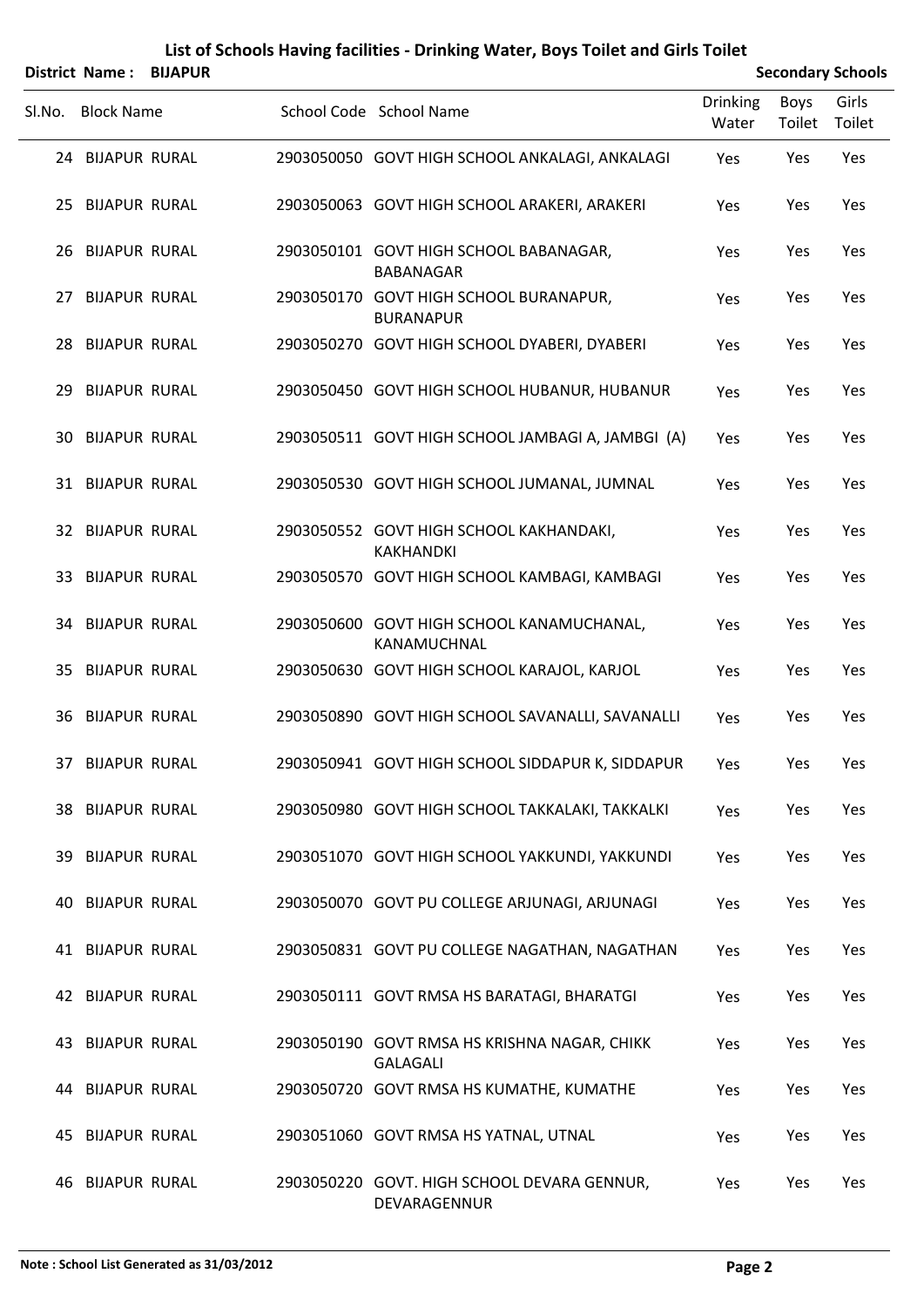|        | District Name: BIJAPUR  |  |                                                                           | <b>Secondary Schools</b> |                       |                 |  |
|--------|-------------------------|--|---------------------------------------------------------------------------|--------------------------|-----------------------|-----------------|--|
| Sl.No. | <b>Block Name</b>       |  | School Code School Name                                                   | <b>Drinking</b><br>Water | <b>Boys</b><br>Toilet | Girls<br>Toilet |  |
|        | 47 BIJAPUR RURAL        |  | 2903050481 GOVT. HIGH SCHOOL ITTANGIHAL,<br><b>ITTANGIHAL</b>             | Yes                      | Yes                   | Yes             |  |
|        | <b>48 BIJAPUR RURAL</b> |  | 2903050490 GOVT. HIGH SCHOOL JAINAPUR, JAINAPUR                           | Yes                      | Yes                   | Yes             |  |
|        | <b>49 BIJAPUR RURAL</b> |  | 2903050560 GOVT. HIGH SCHOOL KALLAKAVATAGI,<br>KALLAKAVATGI               | Yes                      | Yes                   | Yes             |  |
|        | 50 BIJAPUR RURAL        |  | 2903050430 GOVT. PU COLLEGE HONNUTAGI, HONNUTGI                           | Yes                      | Yes                   | Yes             |  |
|        | 51 BIJAPUR RURAL        |  | 2903050540 GOVT. PU COLLEGE KAGGOD, KAGGOD                                | Yes                      | Yes                   | Yes             |  |
|        | 52 BIJAPUR RURAL        |  | 2903050621 GOVT. PU COLLEGE KANNUR, KANNUR                                | Yes                      | Yes                   | Yes             |  |
|        | 53 BIJAPUR RURAL        |  | 2903050790 GOVT. PU COLLEGE MAMADAPUR,<br><b>MAMADAPUR</b>                | Yes                      | Yes                   | Yes             |  |
|        | 54 BIJAPUR RURAL        |  | 2903050091 GOVT. URDU HIGH SCHOOL BABALESHWAR,<br><b>BABLESHWAR</b>       | Yes                      | Yes                   | Yes             |  |
|        | 55 BIJAPUR CITY         |  | 2903140213 GOVT HIGH SCHOOL JALA NAGAR BJP,<br><b>BIJAPUR WARD NO 21</b>  | Yes                      | Yes                   | Yes             |  |
|        | 56 BIJAPUR CITY         |  | 2903140262 GOVT HIGH SCHOOL REMAND HOME BJP,<br><b>BIJAPUR WARD NO 26</b> | Yes                      | Yes                   | Yes             |  |
|        | 57 BIJAPUR CITY         |  | 2903140091 GOVT PU COLLEGE FOR BOYS BIJAPUR,<br><b>BIJAPUR WARD NO 9</b>  | Yes                      | Yes                   | Yes             |  |
|        | 58 BIJAPUR CITY         |  | 2903140091 GOVT PU COLLEGE FOR GIRLS BIJAPUR,<br><b>BIJAPUR WARD NO 9</b> | Yes                      | Yes                   | Yes             |  |
|        | 59 BIJAPUR CITY         |  | 2903140172 GOVT RMSA URDU H S DOULAT KOTI,<br><b>BIJAPUR WARD NO 17</b>   | Yes                      | Yes                   | Yes             |  |
|        | 60 BIJAPUR CITY         |  | 2903140250 GOVT URDU HIGH SCHOOL BIJAPUR, BIJAPUR Yes<br>WARD NO 25       |                          | Yes                   | Yes             |  |
|        | 61 CHADACHAN            |  | 2903130060 GOVT HIGH SCHOOL BASANAL, BASANAL                              | Yes                      | Yes                   | Yes             |  |
|        | 62 CHADACHAN            |  | 2903130171 GOVT HIGH SCHOOL HADALASANG,<br>HADALASANG                     | Yes                      | Yes                   | Yes             |  |
|        | 63 CHADACHAN            |  | 2903130240 GOVT HIGH SCHOOL HATTALLI, HATTALLI                            | Yes                      | Yes                   | Yes             |  |
|        | 64 CHADACHAN            |  | 2903130020 GOVT HIGH SCHOOL JEVOOR, JEVOOR                                | Yes                      | Yes                   | Yes             |  |
|        | 65 CHADACHAN            |  | 2903130400 GOVT HIGH SCHOOL NANDARAGI,<br>NANDARAGI                       | Yes                      | Yes                   | Yes             |  |
|        | 66 CHADACHAN            |  | 2903130471 GOVT HIGH SCHOOL REVATAGOAN,<br>REVATAGAON                     | Yes                      | Yes                   | Yes             |  |
|        | 67 CHADACHAN            |  | 2903130340 GOVT HIGH SCHOOL SAVALASANG,<br>SAVALASANGA                    | Yes                      | Yes                   | Yes             |  |
|        | 68 CHADACHAN            |  | 2903130510 GOVT HIGH SCHOOL TADDEWADI,<br><b>TADDEWADI</b>                | Yes                      | Yes                   | Yes             |  |
|        | 69 CHADACHAN            |  | 2903130451 GOVT HIGH SCHOOL UMARAJ, UMRAJ                                 | Yes                      | Yes                   | Yes             |  |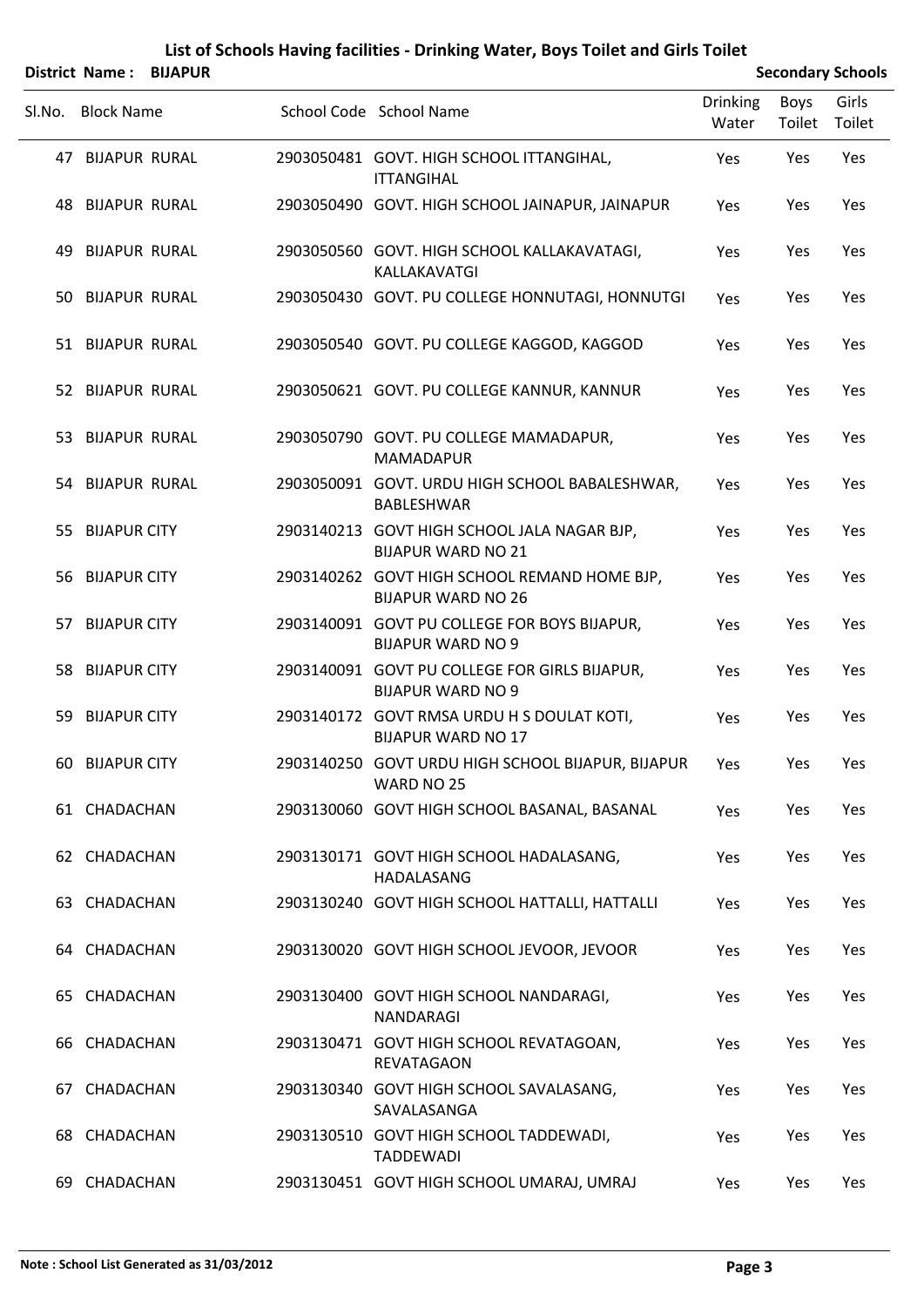# Sl.No. Block Name School Code School Name Drinking Water Boys Toilet Girls Toilet **District Name : BIJAPUR Secondary Schools Secondary Schools Secondary Schools** 70 CHADACHAN 2903130530 GOVT HIGH SCHOOL UMARANI, UMARANI Yes Yes Yes 71 CHADACHAN 2903130031 GOVT PU COLLEGE BARADOL, BARADOL Yes Yes Yes 72 CHADACHAN 2903130302 GOVT PU COLLEGE JIGAJIVANI, JIGAJIVANI Yes Yes Yes 73 CHADACHAN 2903130561 GOVT PU COLLEGE ZALAKI, ZALAKI Yes Yes Yes CHADACHAN 2903130540 GOVT RMSA HIGH SCHOOL ARJANAL, 74 Yes Yes Yes ARJANAL 75 CHADACHAN 2903130310 GOVT RMSA HIGH SCHOOL KATRAL, KATRAL Yes Yes Yes CHADACHAN 2903130091 GOVT URDU HIGH SCHOOL CHADACHAN, 76 Yes Yes Yes **CHADACHAN** 77 CHADACHAN 2903130220 GOVT. HIGH SCHOOL HINGANI, HINGANI Yes Yes Yes 78 INDI 2903080030 GOVT HIGH SCHOOL AHIRASANG, AHIRSANG Yes Yes Yes 79 INDI 2903080451 GOVT HIGH SCHOOL HANJAGI, HANJAGI Yes Yes Yes 80 INDI 2903082170 GOVT HIGH SCHOOL INDI, INDI WARD NO 5 Yes Yes Yes 81 INDI 2903080841 GOVT HIGH SCHOOL NAD KD, NAD KD Yes Yes Yes 82 INDI 2903080950 GOVT HIGH SCHOOL RODAGI, RODGI Yes Yes Yes 83 INDI 2903081163 GOVT HIGH SCHOOL TAMBA, TAMBA Yes Yes Yes 84 INDI 2903080350 GOVT PU COLLEGE GOLASAR, GOLASAR Yes Yes Yes INDI 2903080410 GOVT PU COLLEGE HALAGUNAKI, 85 Yes Yes Yes HALAGUNAKI 86 INDI 2903080691 GOVT PU COLLEGE LACHYAN, LACHYAN Yes Yes Yes INDI 2903080140 GOVT RMSA HIGH SCHOOL BANTHANAL, 87 Yes Yes Yes BANTHNAL INDI 2903080360 GOVT RMSA HIGH SCHOOL GORANAL, 88 Yes Yes Yes GORANAL 89 INDI 2903080041 GOVT RMSA HS ALUR, ALUR Yes Yes Yes 90 INDI 2903080150 GOVT RMSA HS BARAGUDI, BARAGUDI Yes Yes Yes INDI 2903082160 GOVT RMSA URDU HIGH SCHOOL INDI, INDI 91 Yes Yes Yes WARD NO 4

INDI 2903081070 GOVT. HIGH SCHOOL SHIRASHYAD, 92 Yes Yes Yes

SHIRASHYAD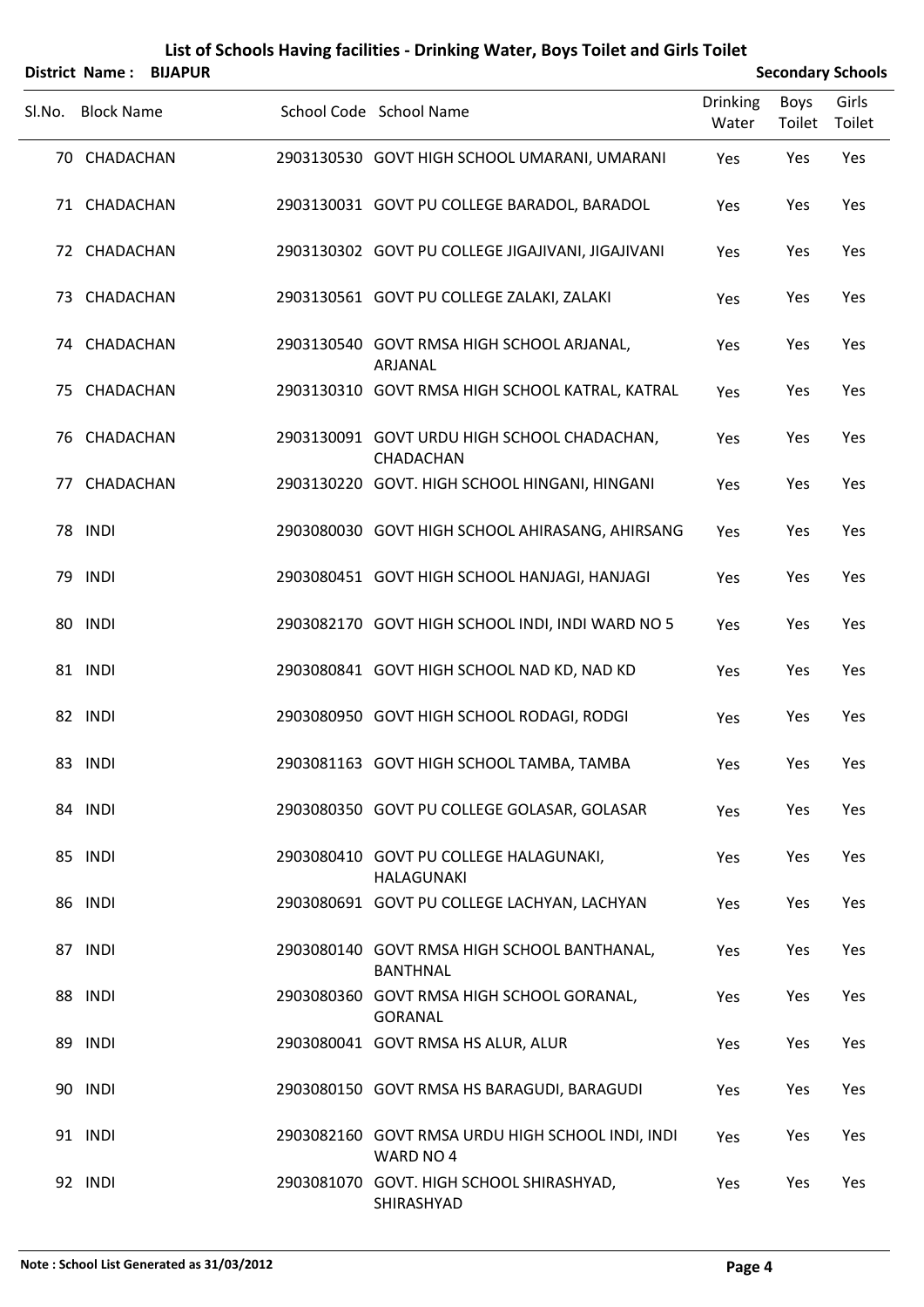## SLNo. Block Name School Code School Name Drinking Water Boys Toilet Girls Toilet **District Name : BIJAPUR Secondary Schools Secondary Schools Secondary Schools** INDI 2903081180 GOVT. URDU HIGH SCHOOL TENNIHALLI, 93 Yes Yes Yes **TFNFHALLI** 94 MUDDEBIHAL 2903100060 GOVT HIGH SCHOOL ALUR, ALUR Yes Yes Yes MUDDEBIHAL 2903101310 GOVT HIGH SCHOOL B.SALAWADAGI, 95 Yes Yes Yes SALAWADGI 96 MUDDEBIHAL 2903100130 GOVT HIGH SCHOOL BALABATTI, BALABATTI Yes Yes Yes MUDDEBIHAL 2903100720 GOVT HIGH SCHOOL INGALAGERI, 97 Yes Yes Yes INGALAGERI 98 MUDDEBIHAL 2903100940 GOVT HIGH SCHOOL KOLUR, KOLUR Yes Yes Yes 99 MUDDEBIHAL 2903101030 GOVT HIGH SCHOOL LINGADALLI, LINGADALLI Yes Yes Yes 100 MUDDEBIHAL 2903101140 GOVT HIGH SCHOOL MINAJAGI, MINAJAGI Yes Yes Yes MUDDEBIHAL 2903101551 GOVT HIGH SCHOOL MUDDEBIHAL, 101 Yes Yes Yes MUDDEBIHAL WARD NO 5 102 MUDDEBIHAL 2903101170 GOVT HIGH SCHOOL MUKIHAL, MUKIHAL Yes Yes Yes MUDDEBIHAL 2903101221 GOVT HIGH SCHOOL NALATAWAD, 103 Yes Yes Yes NALATAWAD 104 MUDDEBIHAL 2903101280 GOVT HIGH SCHOOL PEERAPUR, PEERAPUR Yes Yes Yes MUDDEBIHAL 2903101411 GOVT HIGH SCHOOL TANGADAGI, 105 Yes Yes Yes TANGADAGI 106 MUDDEBIHAL 2903101470 GOVT HIGH SCHOOL YALAGUR, YALAGUR Yes Yes Yes 107 MUDDEBIHAL 2903101290 GOVT PU COLLEGE RAKKASAGI, RAKKASGI Yes Yes Yes 108 MUDDEBIHAL 2903101300 GOVT RMSA HIGH SCHOOL RUDAGI, RUDAGI Yes Yes Yes MUDDEBIHAL 2903101930 GOVT RMSA HIGH SCHOOL TALIKOTI, 109 Yes Yes Yes TALIKOTI WARD NO 20 MUDDEBIHAL 2903101600 GOVT URDU HS MUDDEBIHAL, MUDDEBIHAL 110 Yes Yes Yes WARD NO 10 MUDDEBIHAL 2903101060 GOVT. B.G.TUMBAGI HS MADIKESHIRUR, 111 Yes Yes Yes MADIKESHIRUR 112 SINDAGI 2903120030 GOVT HIGH SCHOOL ALAGUR, ALAGUR Yes Yes Yes 113 SINDAGI 2903120110 GOVT HIGH SCHOOL ASKI, ASKI Yes Yes Yes 114 SINDAGI 2903120230 GOVT HIGH SCHOOL B B INGALAGI, B B Yes Yes Yes INGALGI

115 SINDAGI 2903120380 GOVT HIGH SCHOOL CHATTARAKI, Yes Yes Yes

**CHATTARKI**